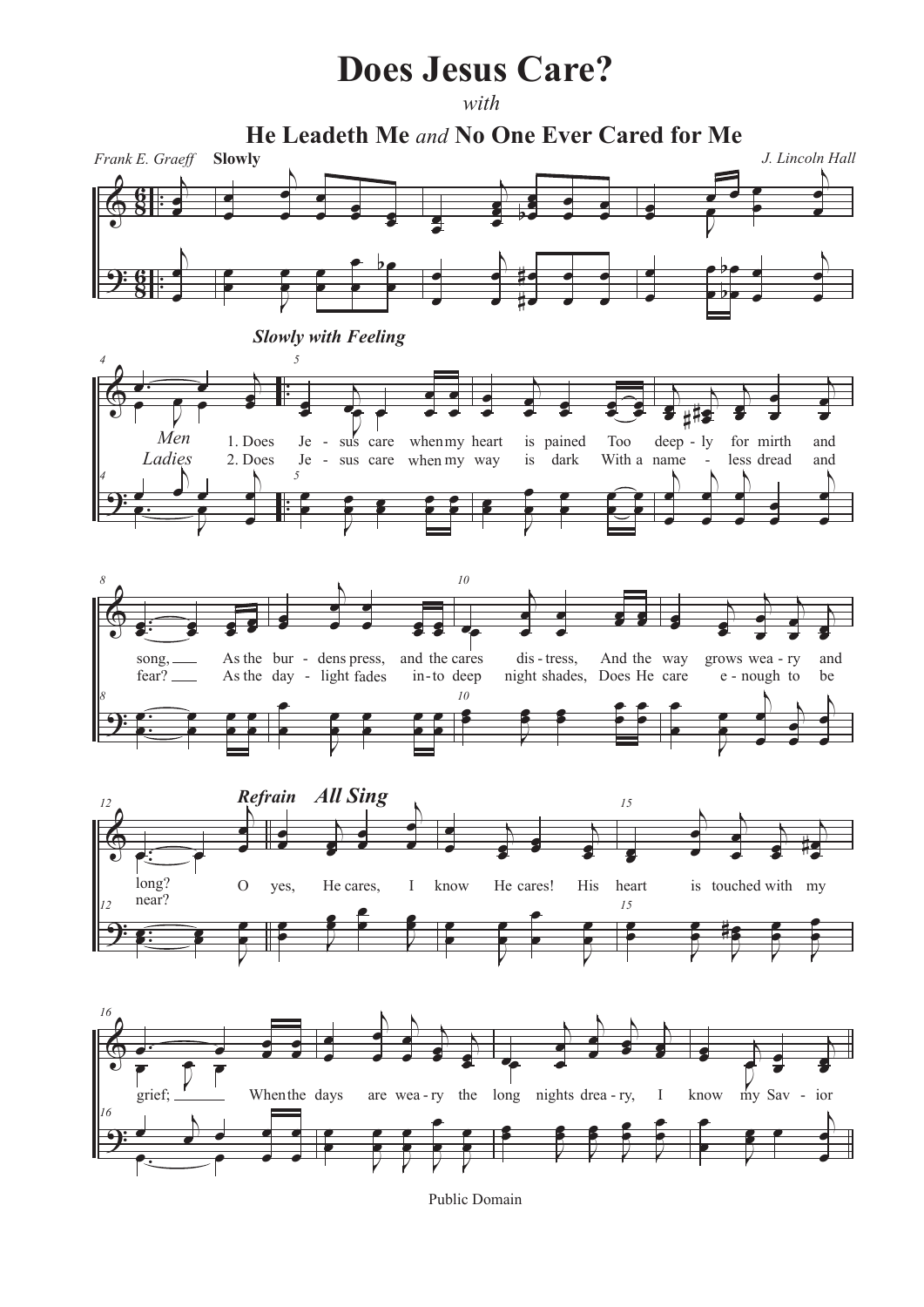









 $\overline{2}$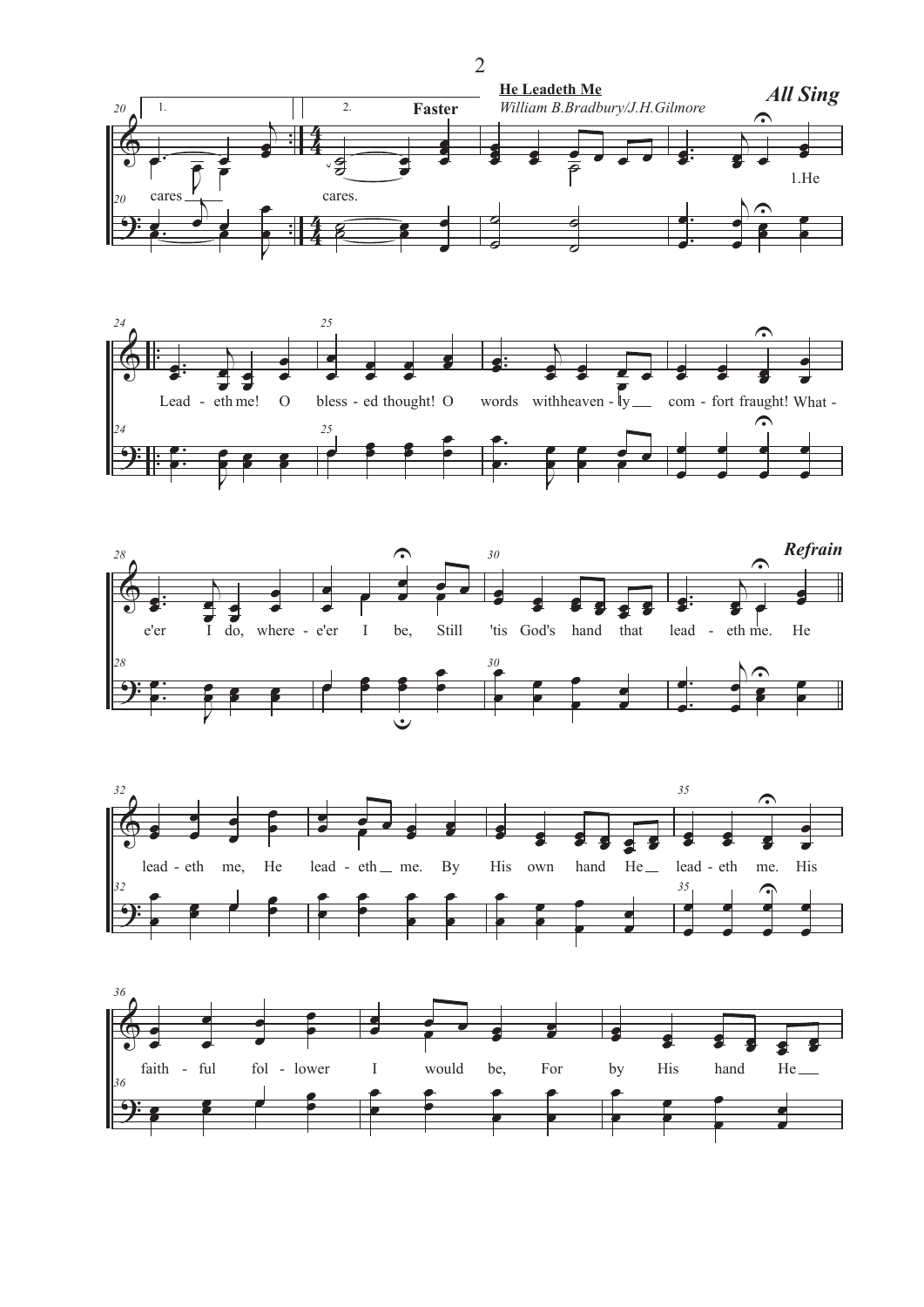









3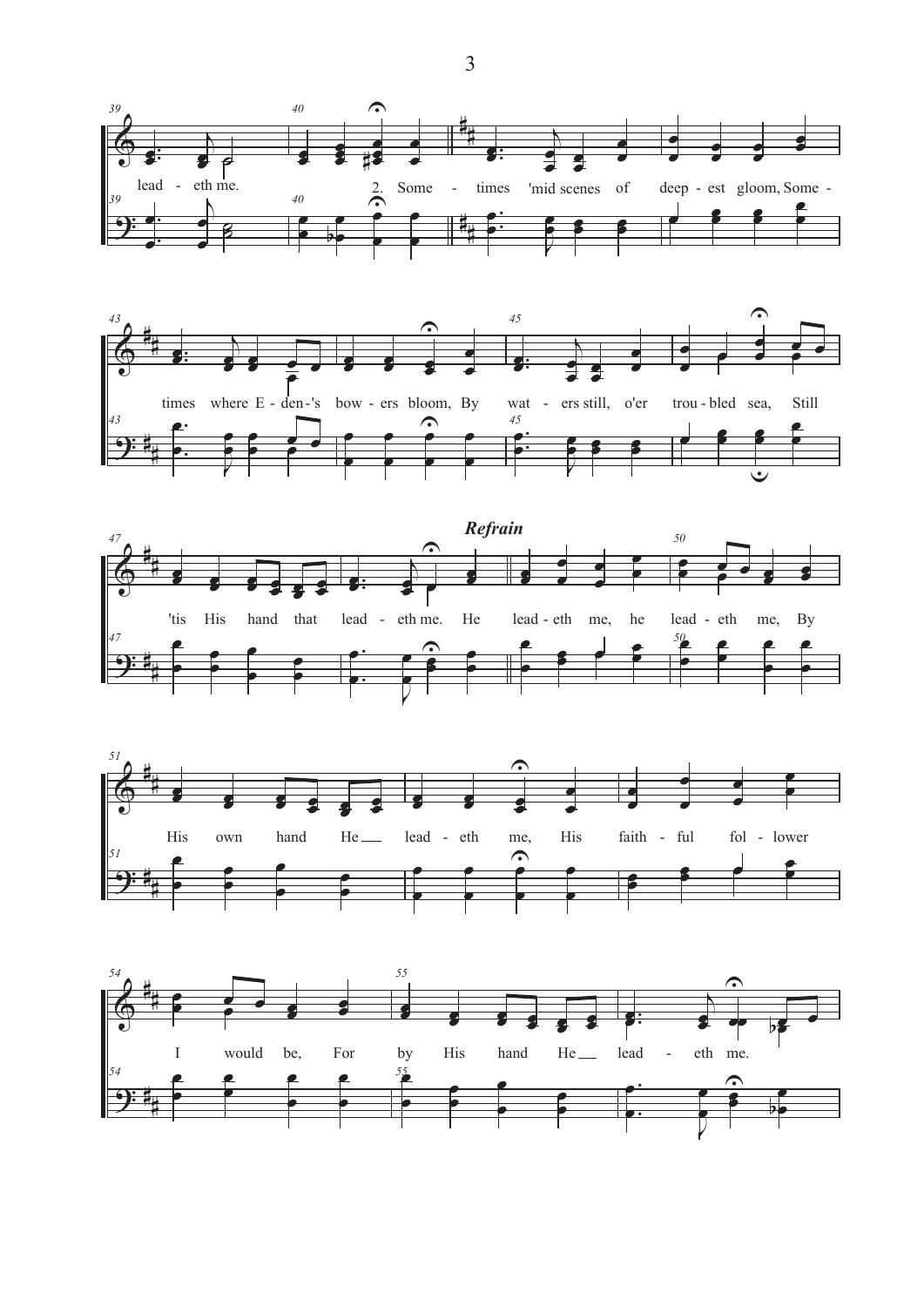









4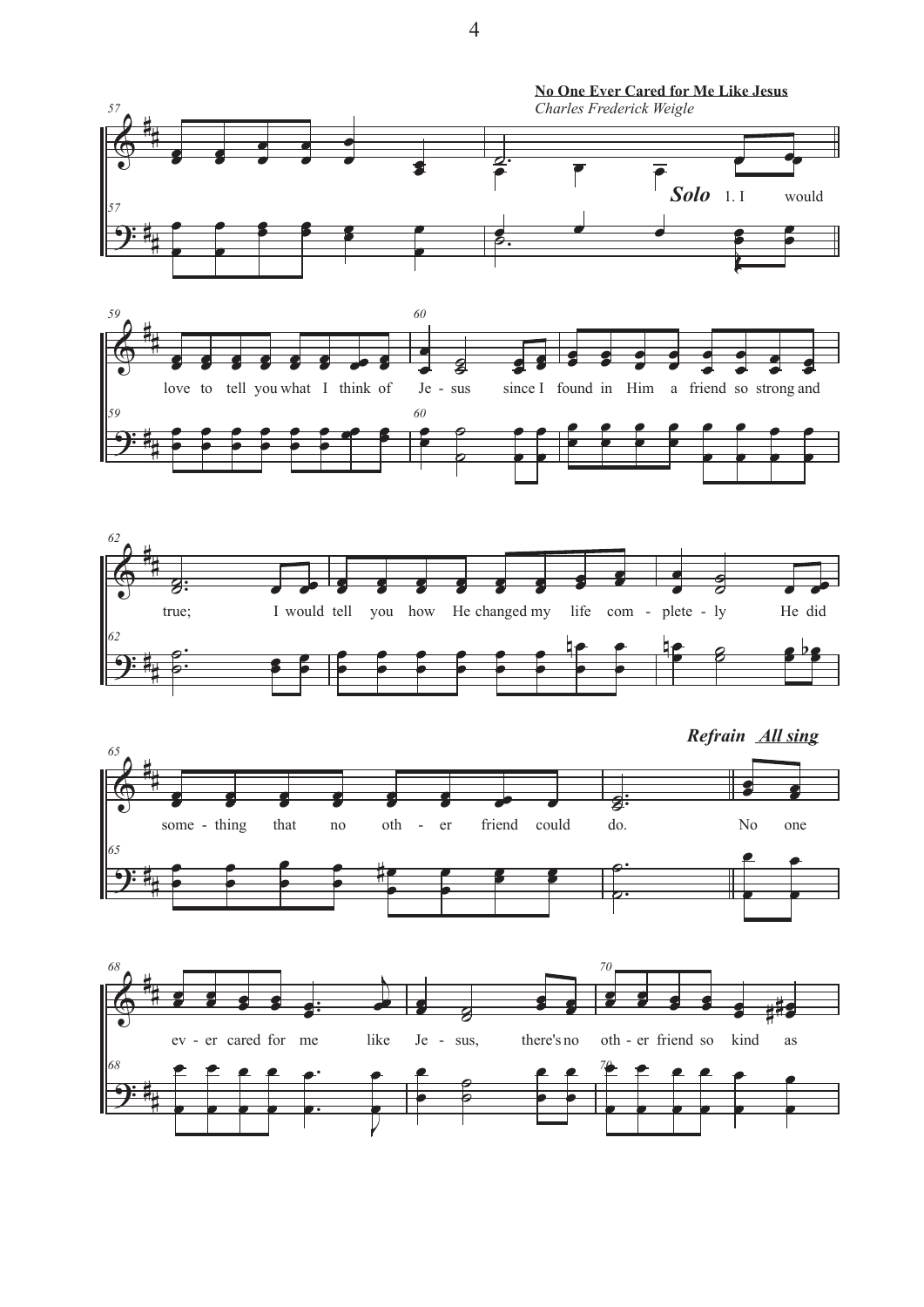









5